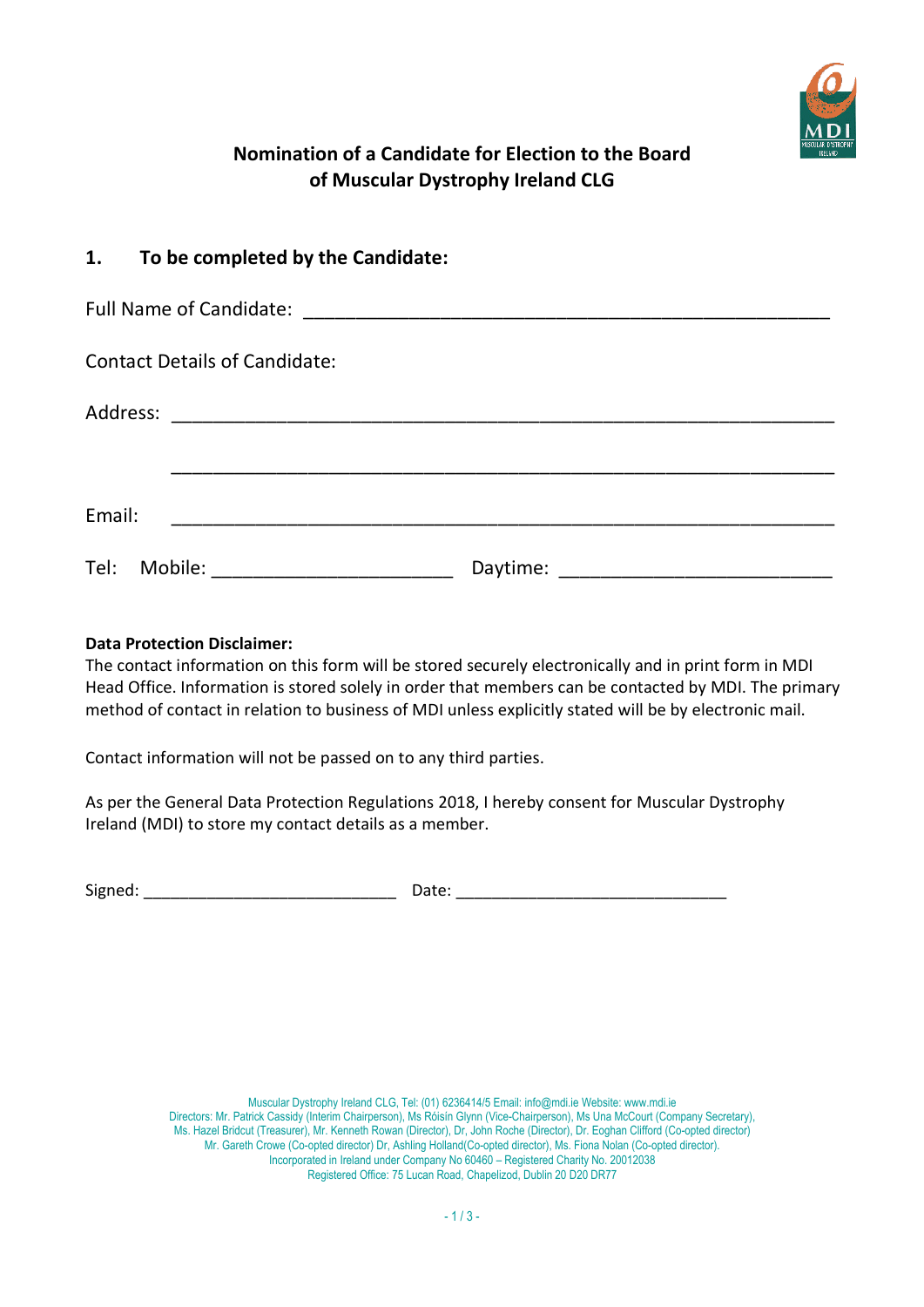

# Position on **the Board** being applied for: **[Please t**ick one box only]

| <b>Chairperson</b> (and Director*) |  |
|------------------------------------|--|
| Vice-Chairperson (and Director*)   |  |
| <b>Treasurer</b> (and Director*)   |  |
| <b>Secretary</b> (and Director*)   |  |
| <b>Director</b> (only)             |  |

\*Candidates seeking election to one of the four offices are automatically placed on the general ballot for election to the Board.

I the undersigned accept nomination and accept the responsibility that arises as a trustee should my candidacy be successful.

| Name of Candidate: |       |  |
|--------------------|-------|--|
|                    |       |  |
| Signed:            | Date: |  |

[Please obtain signature of Proposer on Page 3]